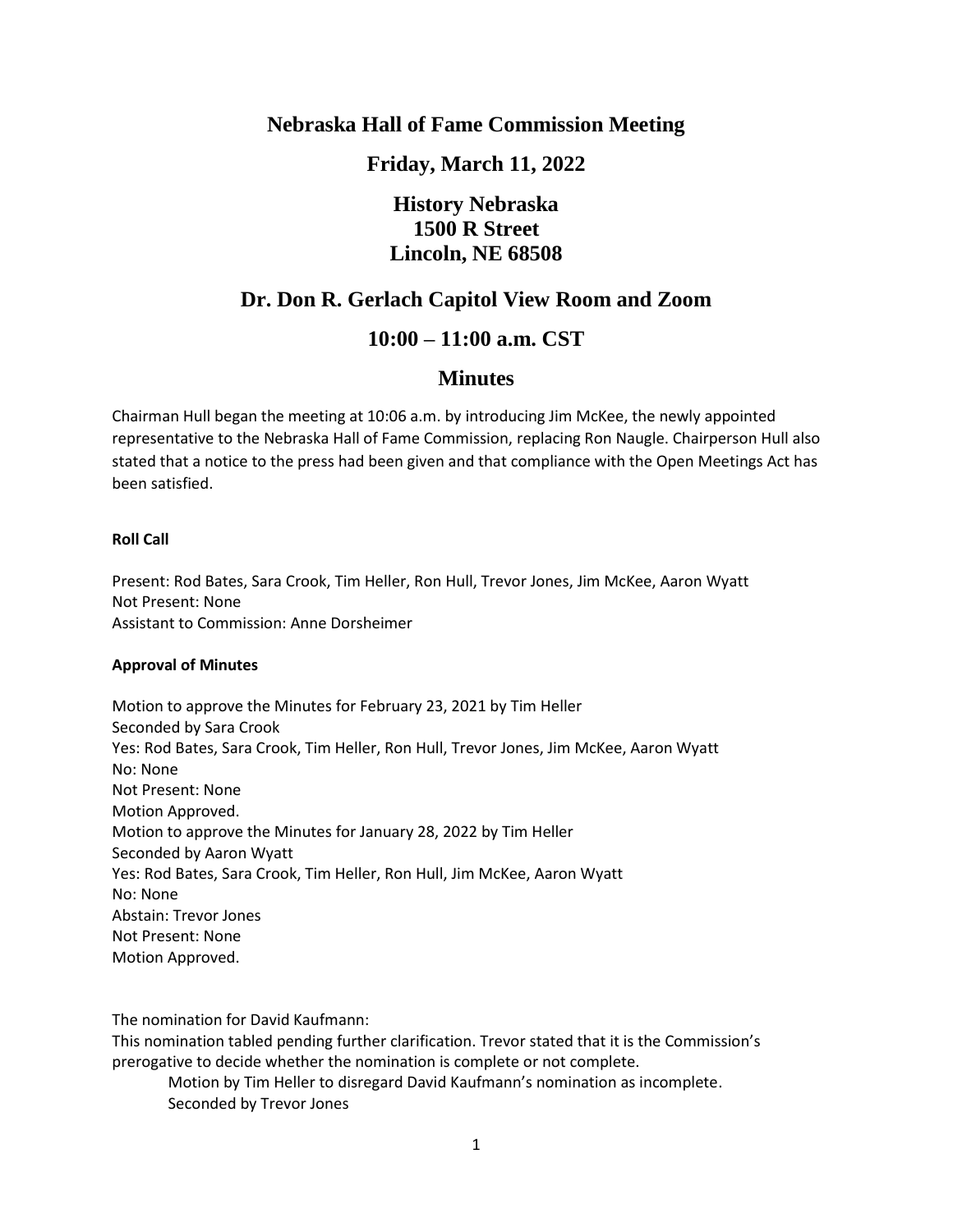Discussion: Sara Crook noted she preferred to err on the side of accepting nominations. Jim McKee inquired if the nominator for David Kauffmann had been notified regarding the application. Tim Heller noted that no required questions were completed and the nomination consisted only of an attached article.

Anne clarified that she communicated with the nominator twice regarding the completion of the application and provided a Zoom link in order for the nominator to answer questions and he declined.

Chairperson Hull felt that we could not pursue the application without the completed questions in the application. He clarified part of the process is receiving a well-informed case on whether this person is worthy of consideration and it did not meet that level.

Chairperson Hull asked to call the question. Tim Heller called the question: Tim restated the motion: To disregard David Kaufmann's nomination as incomplete Yes: Rod Bates, Sara Crook, Tim Heller, Ron Hull, Trevor Jones, Aaron Wyatt No: None Abstain: Jim McKee Not Present: None Motion adopted.

Build on the voting process:

Trevor noted that the statute lays out the procedures over a 5-year period and it requires the Commission to hold hearings in every congressional district (3), and the Commission listens to the Nominators' accounts and then traditionally, the Commission has one selection meeting. However, a single selection meeting is not specified by statute. Instead of having one final meeting at the State Capitol, Trevor proposed to have another meeting where the Commission narrows the finalists down to three, and then makes the selection at another meeting. This would allow the Commission to increase interest in the process. Trevor argued this approach could result in more recognition for the Nebraska Hall of Fame.

Discussion ensued over the logistics of such a change. The Commission discussed adding an additional meeting after the three district hearings to narrow the field down to three. After three finalists are identified, the Commission will send out a press release. At a meeting approximately a month after that, the Commission will hold a meeting to select a finalist. The Commission discussed how the ballot for the three finalists will be implemented, but made no final decision.

Chairperson Hull asked for a motion to approve this idea.

Motion by Tim Heller to approve two meetings after the congressional district hearings to narrow down to three finalists and then one final selection. Seconded by Sara Crook. Yes: Rod Bates, Sara Crook, Tim Heller, Ron Hull, Trevor Jones, Jim McKee, Aaron Wyatt No: None Not Present: None Motion adopted.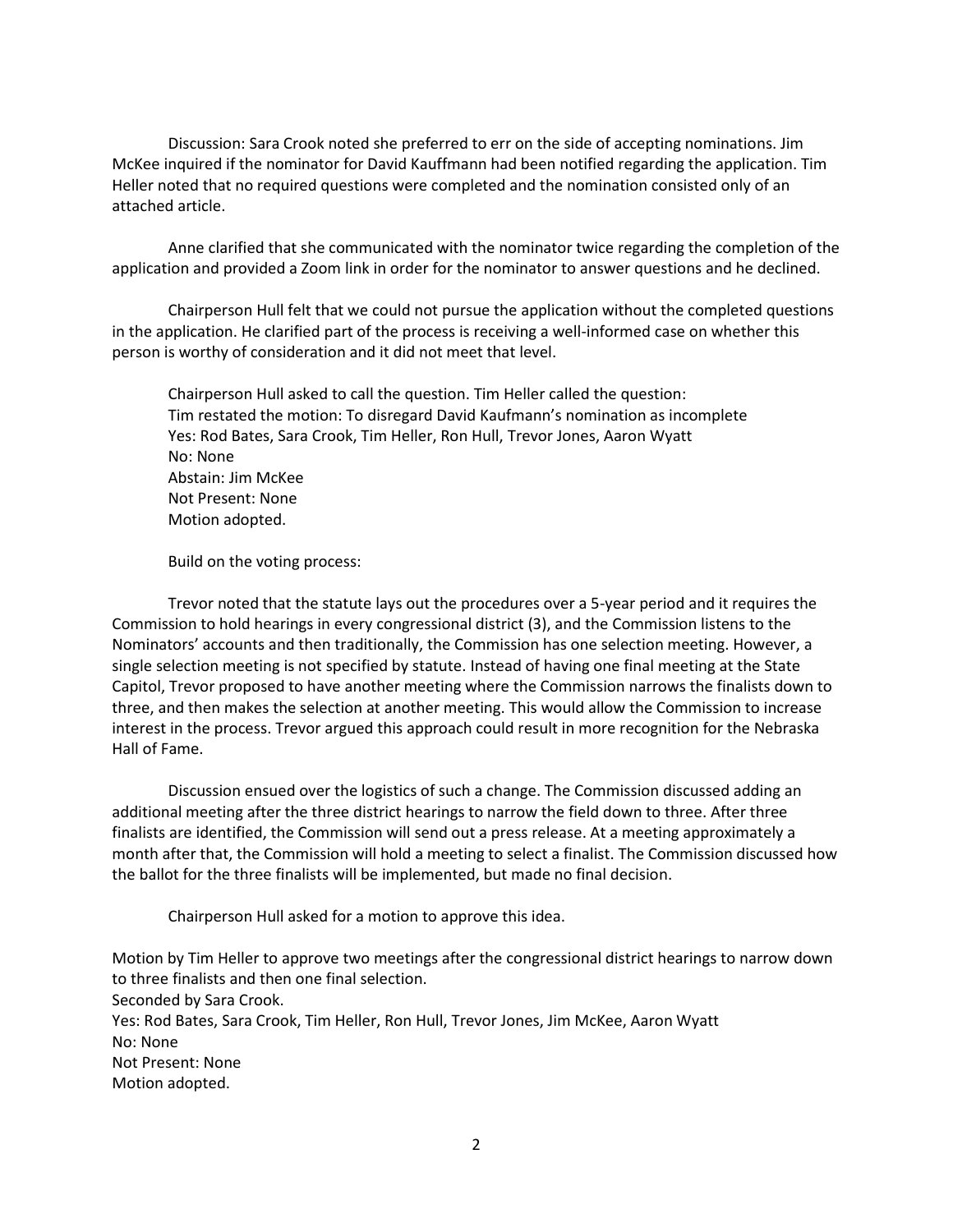Transportation for the Commission to the three congressional districts: The Commission determined that transportation was only needed for the District 3 hearing on July 25, 2022. The Commission will meet in Lincoln and History Nebraska will provide transportation to Holdrege and back to Lincoln on that day.

Motion by Tim Heller approval of the three congressional district sites in Omaha, Lincoln, and Holdrege Seconded by Jim McKee

Yes: Rod Bates, Sara Crook, Tim Heller, Ron Hull, Trevor Jones, Jim McKee, Aaron Wyatt No: None

Not Present: None Motion adopted.

Chairperson Hull inquired upon a motion to have the Friday, August 12, 2022 meeting to select the top three finalists. Discussion ensued regarding a date for the September meeting to make the final selection.

Motion by Aaron Wyatt to make the final selection on Monday, September 12 at 2:00 p.m. Second by Tim Heller

Yes: Rod Bates, Sara Crook, Tim Heller, Ron Hull, Trevor Jones, Jim McKee, Aaron Wyatt No: None

Not Present: None Motion adopted.

For discussion of initial March Meeting for Nominees, Chairperson Hull mentioned that we are able to have an additional meeting in March 2022 at History Nebraska, 1500 R Street, with the invitation of nominators to come and make a case in Lincoln; and the Commission has done so in the past.

Sara Crook noted as a non-Lincoln representative, that each congressional district has one hearing to keep it fair and in the spirit of all people in Nebraska. To do otherwise, favors one district, and she opposed that. Trevor concurred.

Motion by Sara Crook to not hold an additional meeting in Lincoln. Seconded by Tim Heller Yes: Rod Bates, Sara Crook, Tim Heller, Ron Hull, Trevor Jones, Jim McKee, Aaron Wyatt No: None Not Present: None Motion adopted.

Further Business:

The Commission received a letter from Stephen Kay who nominated Reverend Hiro Kano and his nomination eligibility concerning date of death. The Commission decided at the last meeting on January 28, 2022 that since Father Kano had died in 1988 and that he had not died 35 years after the start, that he is not eligible.

Mr. Kay's letter indicated that when the person is actually named to the Nebraska Hall of Fame, then Father Kano would be eligible, because October 24, 2023 would be 35 years since his death. If the Commission named him in the  $5<sup>th</sup>$  year from that statute, then he would meet that eligibility.